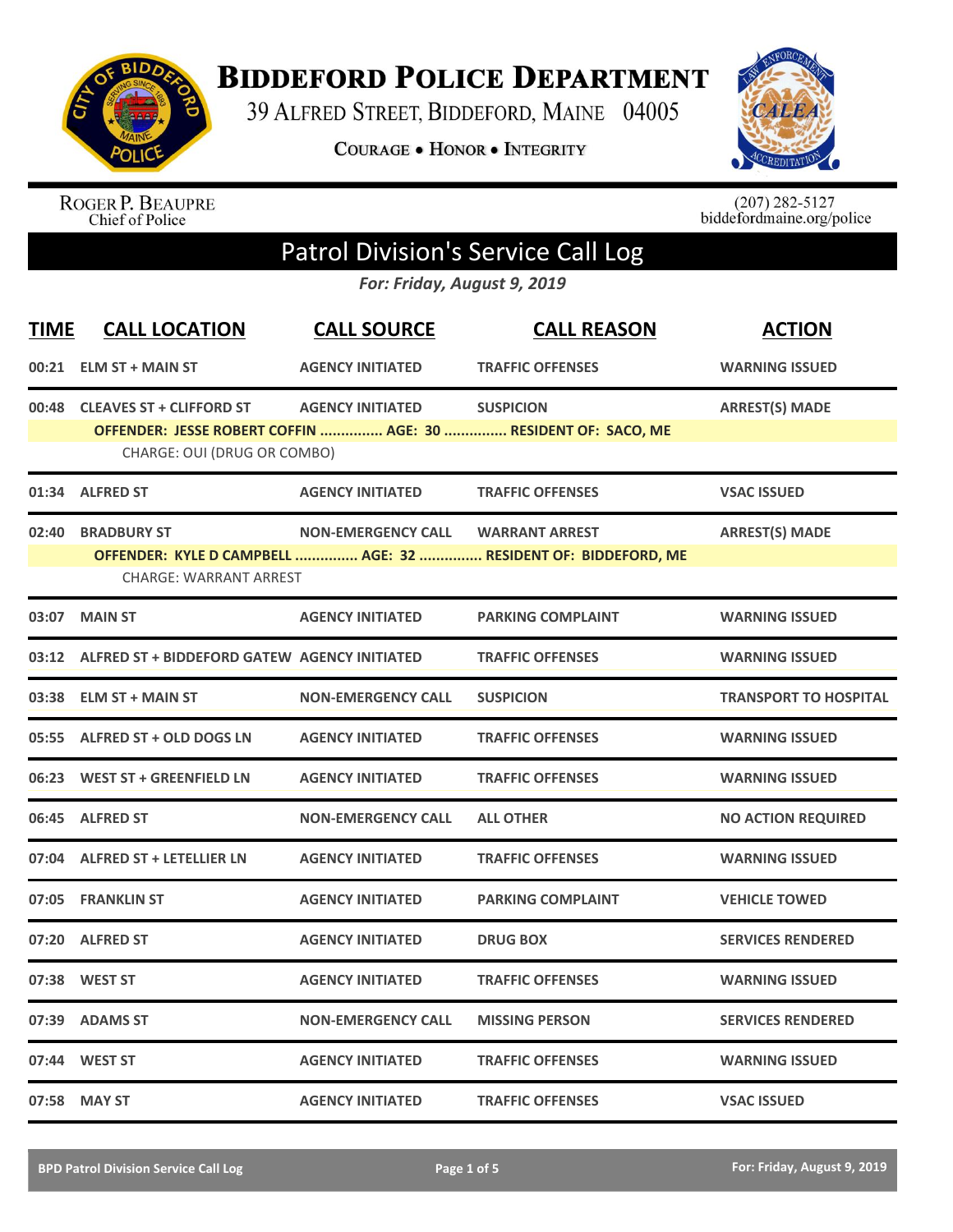| <b>TIME</b> | <b>CALL LOCATION</b>                                  | <b>CALL SOURCE</b>        | <b>CALL REASON</b>               | <b>ACTION</b>                |
|-------------|-------------------------------------------------------|---------------------------|----------------------------------|------------------------------|
| 08:00       | <b>MAIN ST + ELM ST</b>                               | <b>WALK-IN AT STATION</b> | <b>ARTICLES LOST/FOUND</b>       | <b>SERVICES RENDERED</b>     |
| 08:17       | <b>MAY ST</b>                                         | <b>AGENCY INITIATED</b>   | <b>TRAFFIC OFFENSES</b>          | <b>VSAC ISSUED</b>           |
|             | 08:32 SOUTH ST + HIGHLAND ST                          | <b>AGENCY INITIATED</b>   | <b>TRAFFIC OFFENSES</b>          | <b>WARNING ISSUED</b>        |
|             | 08:41 SOUTH ST                                        | <b>AGENCY INITIATED</b>   | <b>TRAFFIC OFFENSES</b>          | <b>WARNING ISSUED</b>        |
|             | 08:50 SOUTH ST                                        | <b>AGENCY INITIATED</b>   | <b>TRAFFIC OFFENSES</b>          | <b>WARNING ISSUED</b>        |
|             | 08:50 WEST ST                                         | <b>AGENCY INITIATED</b>   | <b>TRAFFIC OFFENSES</b>          | <b>WARNING ISSUED</b>        |
|             | 09:02 SOUTH ST                                        | <b>AGENCY INITIATED</b>   | <b>TRAFFIC OFFENSES</b>          | <b>VSAC ISSUED</b>           |
|             | 09:07 POOL ST + HEDLEY REYNOLDS W AGENCY INITIATED    |                           | <b>TRAFFIC OFFENSES</b>          | <b>WARNING ISSUED</b>        |
|             | 09:14 ALFRED ST + MEDICAL CENTER D NON-EMERGENCY CALL |                           | <b>ANIMAL COMPLAINT</b>          | <b>SERVICES RENDERED</b>     |
|             | 09:30 TRIX LN                                         | <b>AGENCY INITIATED</b>   | <b>TRAFFIC OFFENSES</b>          | <b>WARNING ISSUED</b>        |
|             | 09:32 SOUTH ST                                        | <b>AGENCY INITIATED</b>   | <b>TRAFFIC OFFENSES</b>          | <b>WARNING ISSUED</b>        |
|             | 09:40 SOUTH ST + HAYFIELD RD                          | <b>AGENCY INITIATED</b>   | <b>TRAFFIC OFFENSES</b>          | <b>WARNING ISSUED</b>        |
|             | 09:46 SOUTH ST                                        | <b>AGENCY INITIATED</b>   | <b>TRAFFIC OFFENSES</b>          | <b>WARNING ISSUED</b>        |
| 09:50       | <b>WEST ST</b>                                        | <b>NON-EMERGENCY CALL</b> | <b>JUVENILE OFFENSES</b>         | <b>GONE ON ARRIVAL</b>       |
|             | 09:58 POOL ST + CLIFFORD ST                           | <b>AGENCY INITIATED</b>   | <b>TRAFFIC OFFENSES</b>          | <b>WARNING ISSUED</b>        |
|             | 10:03 MAY ST + ALFRED ST                              | <b>AGENCY INITIATED</b>   | <b>DPW REQUEST</b>               | <b>REFERRED OTHER AGENCY</b> |
|             | 10:07 HILL ST                                         | <b>AGENCY INITIATED</b>   | <b>ANIMAL COMPLAINT</b>          | <b>SERVICES RENDERED</b>     |
|             | 10:07 GLAUDE AVE                                      | <b>NON-EMERGENCY CALL</b> | <b>VIOL OF BAIL CONDITIONS</b>   | <b>NO VIOLATION</b>          |
|             | 10:18 OAK ST                                          | <b>WALK-IN AT STATION</b> | <b>SEX OFFENDER REGISTRATION</b> | <b>REPORT TAKEN</b>          |
|             | 10:20 ALFRED ST                                       | <b>OTHER</b>              | <b>CRUISER ACCIDENT</b>          | <b>SERVICES RENDERED</b>     |
|             | 10:35 MAINE TPKE                                      | <b>E-911 CALL</b>         | 911 MISUSE                       | <b>CALL TRANSFERRED</b>      |
|             | 10:41 GRAHAM ST + UNION ST                            | <b>NON-EMERGENCY CALL</b> | <b>ANIMAL COMPLAINT</b>          | <b>GONE ON ARRIVAL</b>       |
|             | 10:50 BARRA RD                                        | <b>AGENCY INITIATED</b>   | <b>TRAFFIC OFFENSES</b>          | <b>WARNING ISSUED</b>        |
|             | 10:53 GREEN ST                                        | <b>E-911 CALL</b>         | <b>DISTURBANCE / NOISE</b>       | <b>REPORT TAKEN</b>          |
|             | 11:13 MASON ST                                        | <b>NON-EMERGENCY CALL</b> | <b>ANIMAL COMPLAINT</b>          | <b>SERVICES RENDERED</b>     |
|             | 11:18 MAINE TPKE                                      | <b>AGENCY INITIATED</b>   | <b>TRAFFIC OFFENSES</b>          | <b>WARNING ISSUED</b>        |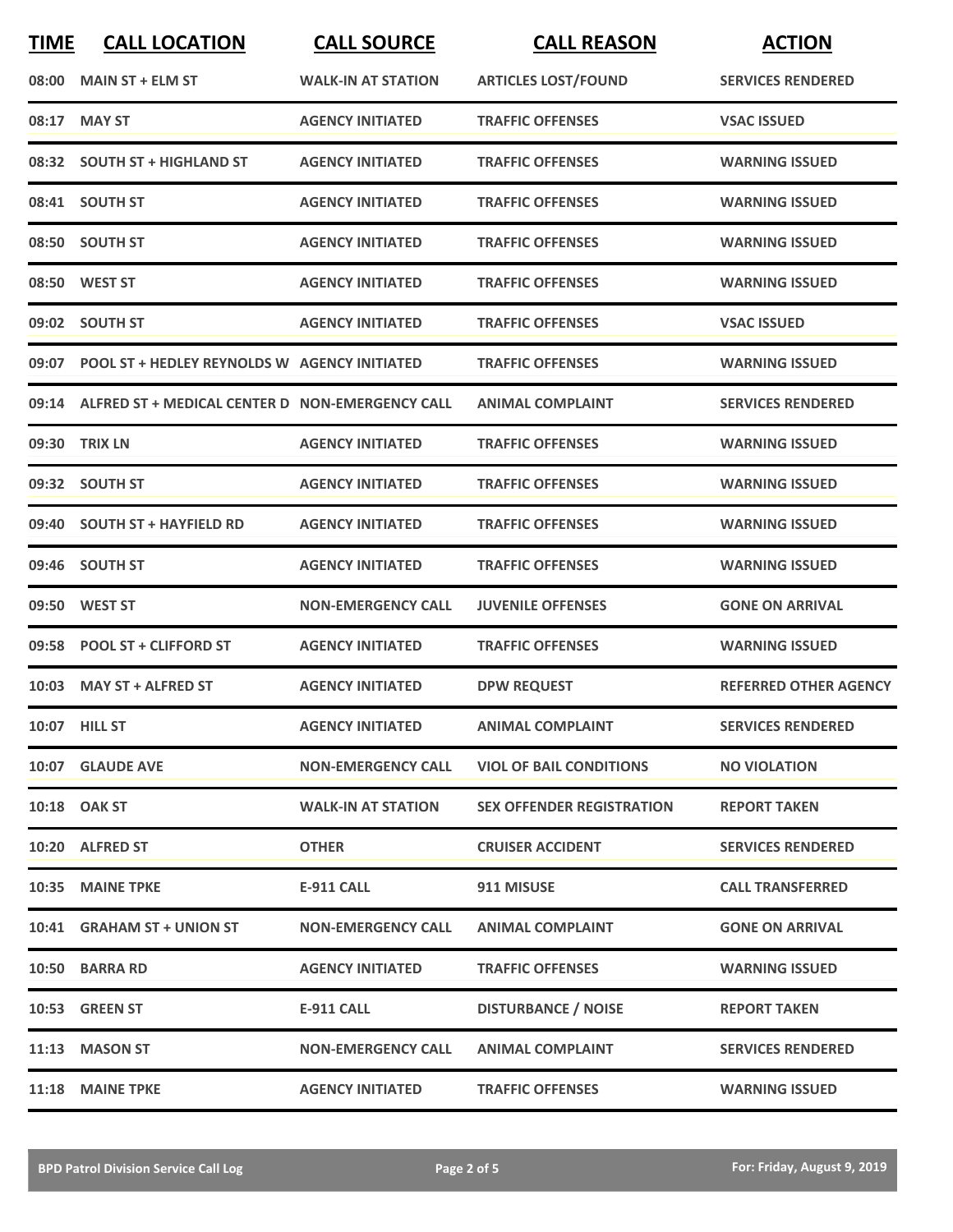| <u>TIME</u>                                                                                    | <b>CALL LOCATION</b>                                                    | <b>CALL SOURCE</b>        | <b>CALL REASON</b>                                                      | <b>ACTION</b>                |
|------------------------------------------------------------------------------------------------|-------------------------------------------------------------------------|---------------------------|-------------------------------------------------------------------------|------------------------------|
|                                                                                                | <b>11:20 VINE ST</b>                                                    | <b>WALK-IN AT STATION</b> | <b>ASSAULT</b>                                                          | <b>CITATION ISSUED</b>       |
|                                                                                                |                                                                         |                           | OFFENDER: DAVID JEANS  AGE: 33  RESIDENT OF: BIDDEFORD, ME              |                              |
|                                                                                                | <b>CHARGE: ASSAULT</b><br><b>CHARGE: VIOLATING CONDITION OF RELEASE</b> |                           |                                                                         |                              |
|                                                                                                | 11:27 POOL ST + LEDGEMERE DR                                            | <b>AGENCY INITIATED</b>   | <b>TRAFFIC OFFENSES</b>                                                 | <b>WARNING ISSUED</b>        |
|                                                                                                | 11:30 POOL ST                                                           | <b>NON-EMERGENCY CALL</b> | <b>CHECK WELFARE</b>                                                    | <b>SERVICES RENDERED</b>     |
|                                                                                                | 11:31 VINE ST                                                           | <b>NON-EMERGENCY CALL</b> | <b>MENTAL ILLNESS CASES</b>                                             | <b>REPORT TAKEN</b>          |
|                                                                                                | 11:32 ACORN ST                                                          | <b>AGENCY INITIATED</b>   | <b>PARKING COMPLAINT</b>                                                | <b>SERVICES RENDERED</b>     |
|                                                                                                | 11:40 ELM ST                                                            | <b>AGENCY INITIATED</b>   | <b>TRAFFIC OFFENSES</b>                                                 | <b>VSAC ISSUED</b>           |
|                                                                                                | 11:50 HILL ST + WEST ST                                                 | <b>AGENCY INITIATED</b>   | <b>DISABLED VEHICLE</b>                                                 | <b>SERVICES RENDERED</b>     |
|                                                                                                | 11:55 WASHINGTON ST                                                     | <b>NON-EMERGENCY CALL</b> | <b>SUSPICION</b>                                                        | <b>NO VIOLATION</b>          |
|                                                                                                | 11:57 ELM ST                                                            | <b>AGENCY INITIATED</b>   | <b>TRAFFIC OFFENSES</b>                                                 | <b>VSAC ISSUED</b>           |
|                                                                                                | 12:00 GREEN ST                                                          | <b>AGENCY INITIATED</b>   | <b>PRO-ACTIVE DV RESPONSE TEAM</b>                                      | <b>SERVICES RENDERED</b>     |
|                                                                                                | 12:02 CUTTS ST                                                          | <b>AGENCY INITIATED</b>   | <b>PARKING COMPLAINT</b>                                                | <b>SERVICES RENDERED</b>     |
|                                                                                                | 12:05 SOUTH ST                                                          | <b>E-911 CALL</b>         | <b>DISTURBANCE / NOISE</b>                                              | <b>CIVIL COMPLAINT</b>       |
|                                                                                                | 12:18 ALFRED ST                                                         | <b>AGENCY INITIATED</b>   | <b>TRAFFIC OFFENSES</b>                                                 | <b>VSAC ISSUED</b>           |
|                                                                                                | 12:18 MARINER WAY                                                       | <b>E-911 CALL</b>         | 911 MISUSE                                                              | <b>SERVICES RENDERED</b>     |
|                                                                                                | 12:33 ALFRED ST                                                         | <b>AGENCY INITIATED</b>   | <b>TRAFFIC OFFENSES</b>                                                 | <b>VSAC ISSUED</b>           |
|                                                                                                | <b>12:47 MAIN ST</b>                                                    | <b>NON-EMERGENCY CALL</b> | <b>WARRANT ARREST</b>                                                   | <b>ARREST(S) MADE</b>        |
| OFFENDER: KELLY ROSE DONNELLY  AGE: 24  RESIDENT OF: SACO, ME<br><b>CHARGE: WARRANT ARREST</b> |                                                                         |                           |                                                                         |                              |
|                                                                                                | 13:02 ALFRED ST + WELLSPRING RD                                         | <b>NON-EMERGENCY CALL</b> | <b>ANIMAL COMPLAINT</b>                                                 | <b>REFERRED OTHER AGENCY</b> |
|                                                                                                | 13:18 HILLS BEACH RD                                                    | <b>AGENCY INITIATED</b>   | <b>ANIMAL COMPLAINT</b>                                                 | <b>SERVICES RENDERED</b>     |
|                                                                                                | 13:38 ALFRED ST                                                         | <b>E-911 CALL</b>         | 911 MISUSE                                                              | <b>NO ACTION REQUIRED</b>    |
| 13:47                                                                                          | <b>MAIN ST</b>                                                          | <b>NON-EMERGENCY CALL</b> | <b>CITY ORDINANCE</b>                                                   | <b>SERVICES RENDERED</b>     |
| 13:48                                                                                          | <b>ALFRED ST</b>                                                        | <b>NON-EMERGENCY CALL</b> | <b>TRESPASSING</b>                                                      | <b>ARREST(S) MADE</b>        |
|                                                                                                |                                                                         |                           | OFFENDER: STANLEY GILBERT DENNISON  AGE: 51  RESIDENT OF: BIDDEFORD, ME |                              |
|                                                                                                | <b>CHARGE: CRIMINAL TRESPASS</b>                                        |                           |                                                                         |                              |
| 13:50                                                                                          | <b>MT VERNON ST</b>                                                     | <b>WALK-IN AT STATION</b> | <b>ESCORTS / RELAYS</b>                                                 | <b>NO ACTION REQUIRED</b>    |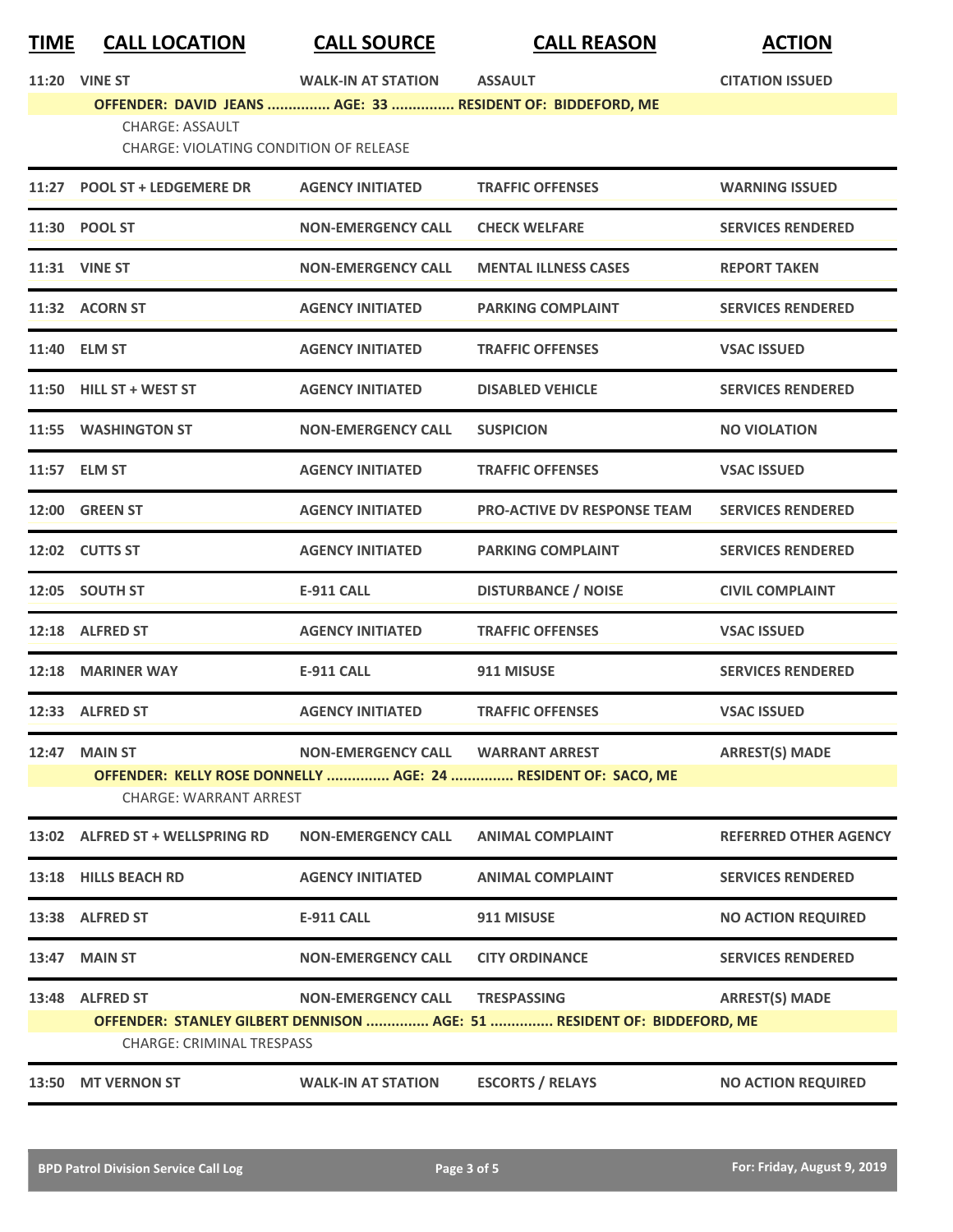| <b>TIME</b> | <b>CALL LOCATION</b>                                                          | <b>CALL SOURCE</b>        | <b>CALL REASON</b>                                              | <b>ACTION</b>                |
|-------------|-------------------------------------------------------------------------------|---------------------------|-----------------------------------------------------------------|------------------------------|
|             | 14:01 HAZEL ST                                                                | <b>RADIO</b>              | <b>ASSIST PD AGENCY</b>                                         | <b>NO ACTION REQUIRED</b>    |
|             | 14:34 ELM ST                                                                  | <b>NON-EMERGENCY CALL</b> | <b>ANIMAL COMPLAINT</b>                                         | <b>GONE ON ARRIVAL</b>       |
|             | 14:38 SOUTH ST                                                                | <b>AGENCY INITIATED</b>   | <b>ANIMAL COMPLAINT</b>                                         | <b>SERVICES RENDERED</b>     |
|             | 14:44 SOUTH ST<br>OFFENDER: JUVENILE - F  AGE: 15  RESIDENT OF: BIDDEFORD, ME | <b>E-911 CALL</b>         | <b>ASSAULT</b>                                                  | <b>CITATION ISSUED</b>       |
|             | <b>CHARGE: ASSAULT</b><br><b>CHARGE: CRIMINAL MISCHIEF</b>                    |                           |                                                                 |                              |
|             | 14:51 FOSS ST                                                                 | <b>E-911 CALL</b>         | <b>MENTAL ILLNESS CASES</b>                                     | <b>TRANSPORT TO CRISIS</b>   |
|             | 15:02 ANDREWS RD                                                              | E-911 CALL                | 911 MISUSE                                                      | <b>NO ACTION REQUIRED</b>    |
| 15:04       | <b>MAIN ST</b>                                                                | <b>RADIO</b>              | <b>CALL FOR DPW</b>                                             | <b>REFERRED OTHER AGENCY</b> |
|             | 15:33 NEW COUNTY RD                                                           | <b>E-911 CALL</b>         | ATTEMPTED/THREATENED SUICIDE SERVICES RENDERED                  |                              |
|             | 15:35 BRACKETT ST                                                             | <b>E-911 CALL</b>         | 911 MISUSE                                                      | <b>WARNING ISSUED</b>        |
|             | 15:37 ALFRED ST                                                               | <b>E-911 CALL</b>         | 911 MISUSE                                                      | <b>NO ACTION REQUIRED</b>    |
|             | 15:38 GEORGE ST                                                               | <b>NON-EMERGENCY CALL</b> | <b>CHECK WELFARE</b>                                            | <b>SERVICES RENDERED</b>     |
|             | 15:50 CLEAVES ST                                                              | <b>NON-EMERGENCY CALL</b> | <b>ANIMAL COMPLAINT</b>                                         | <b>SERVICES RENDERED</b>     |
|             | 15:51 ELM ST                                                                  | <b>NON-EMERGENCY CALL</b> | <b>ALL OTHER</b>                                                | <b>SERVICES RENDERED</b>     |
|             | 16:19 ALFRED ST                                                               | <b>NON-EMERGENCY CALL</b> | <b>WARRANT ARREST</b>                                           | <b>ARREST(S) MADE</b>        |
|             | CHARGE: DISORDERLY CONDUCT, FIGHTING                                          |                           | OFFENDER: BRODEY JOE JONES  AGE: 26  RESIDENT OF: BIDDEFORD, ME |                              |
|             | 16:37 ALFRED ST + MEDICAL CENTER D RADIO                                      |                           | <b>ANIMAL COMPLAINT</b>                                         | <b>REFERRED OTHER AGENCY</b> |
|             | 16:49 ST MARYS ST                                                             | <b>WALK-IN AT STATION</b> | <b>PAPERWORK</b>                                                | <b>PAPERWORK SERVED</b>      |
|             | 17:06 ALFRED ST                                                               | <b>E-911 CALL</b>         | <b>CHECK WELFARE</b>                                            | <b>NO TRANSPORT</b>          |
|             | 17:20 LINCOLN ST                                                              | E-911 CALL                | 911 MISUSE                                                      | <b>NO ACTION REQUIRED</b>    |
|             | 17:28 LINCOLN ST                                                              | <b>E-911 CALL</b>         | 911 MISUSE                                                      | <b>NO ACTION REQUIRED</b>    |
|             | 17:41 ALFRED ST                                                               | <b>NON-EMERGENCY CALL</b> | <b>COURT ORDERED CHECK IN</b>                                   | <b>SERVICES RENDERED</b>     |
|             | <b>18:02 MAIN ST</b>                                                          | <b>NON-EMERGENCY CALL</b> | <b>ARTICLES LOST/FOUND</b>                                      | <b>SERVICES RENDERED</b>     |
|             | 18:05 ANDREWS RD                                                              | <b>E-911 CALL</b>         | 911 MISUSE                                                      | <b>NO ACTION REQUIRED</b>    |
|             | 18:33 CENTER ST                                                               | <b>E-911 CALL</b>         | 911 MISUSE                                                      | <b>NEGATIVE CONTACT</b>      |
|             | 19:06 BRACKETT ST                                                             | <b>WALK-IN AT STATION</b> | <b>FORGERY</b>                                                  | <b>REPORT TAKEN</b>          |